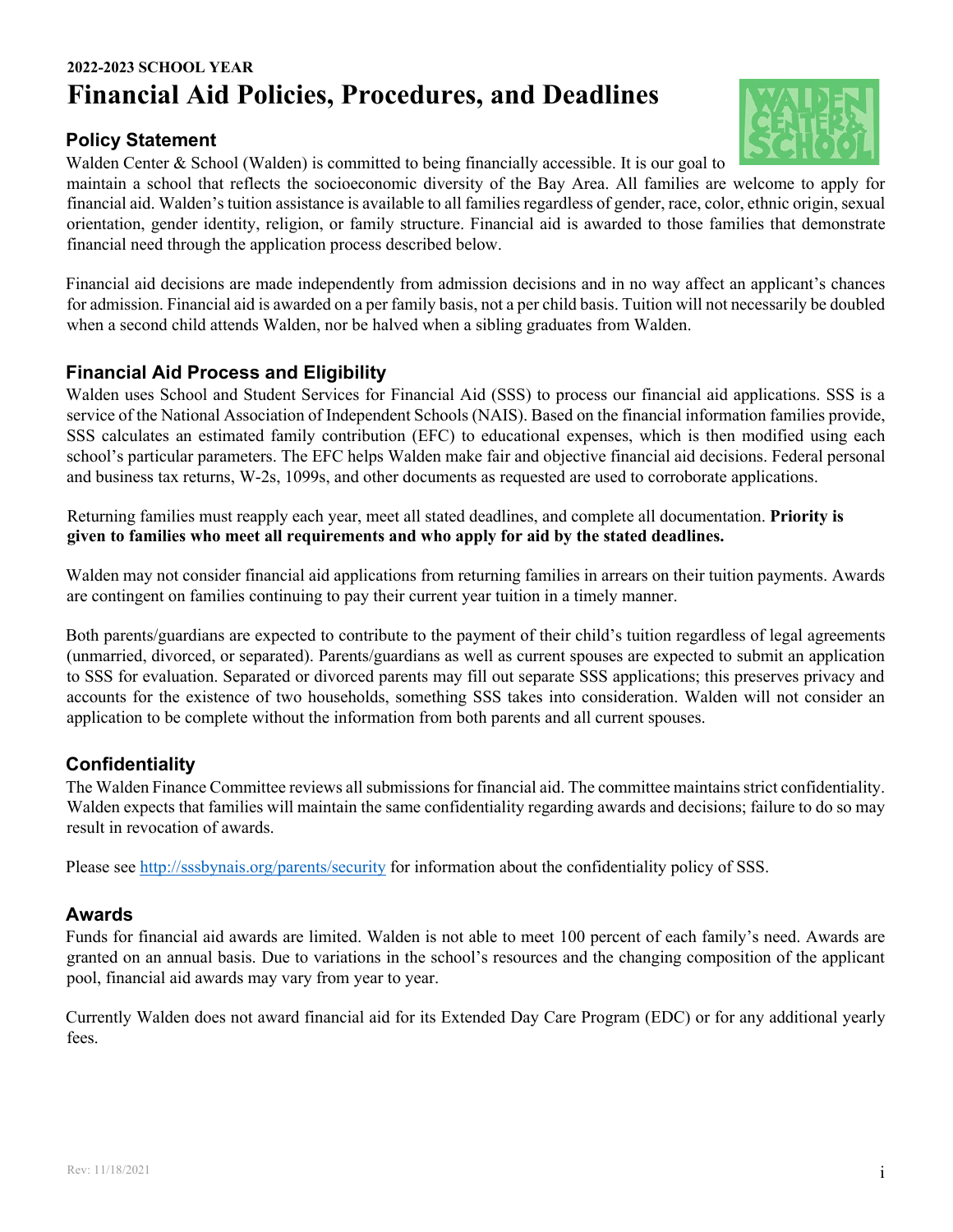#### **2022-2023 SCHOOL YEAR**

## The following items must be **fully** completed in order to be considered for financial aid:

|                  |                                                                                                                                                                                                                                                                                                                                                                                                                                                                                                                                                                                                                                                                      | <b>Due Dates</b> |
|------------------|----------------------------------------------------------------------------------------------------------------------------------------------------------------------------------------------------------------------------------------------------------------------------------------------------------------------------------------------------------------------------------------------------------------------------------------------------------------------------------------------------------------------------------------------------------------------------------------------------------------------------------------------------------------------|------------------|
| ш.               | Complete the SSS application available online at: www.sssbynais.org.<br>Walden's SSS Code: 135669<br>There is an online application fee of \$55.                                                                                                                                                                                                                                                                                                                                                                                                                                                                                                                     |                  |
| 1                | If you have questions about filling out the SSS forms, please call the SSS Helpline at 1800-<br>344-8328. All other questions regarding financial aid can be directed to Fung Wah Chan,<br>Business Manager, at FungWahWalden@gmail.com                                                                                                                                                                                                                                                                                                                                                                                                                              | January 14, 2022 |
| $\overline{2}$   | Upload to SSS Walden Supplemental Financial Aid Application 2022-23 (attached).                                                                                                                                                                                                                                                                                                                                                                                                                                                                                                                                                                                      | January 14, 2022 |
| ٠<br>٠<br>٠<br>4 | The following documents are required to complete your financial aid application and must<br>be uploaded onto the SSS website during your application process:<br>Copy of 2020 W-2 and/or 1099 form and completed Federal Income Tax Returns and<br>Schedules for 2020. Please include all pages. Tax returns for each parent,<br>guardian, and current spouse are required.<br>For business owners and partners, a copy of completed Federal Income Tax Return<br>and Schedules for 2020 for said business or partnership.<br>Copy of 2021 W-2 and/or 1099 forms. If W-2 is not available, please submit last<br>paystub of 2021 and submit W-2 as soon as received. | January 14, 2022 |
| 6<br>٠<br>٠      | The following documents are required to complete your financial aid application and must<br>be uploaded onto the SSS website during your application process:<br>Copy of completed Federal Income Tax Returns and Schedules for 2021. Please<br>include all pages. Tax returns for each parent, guardian, and current spouse are<br>required.<br>For business owners and partners, a copy of completed Federal Income Tax Return<br>and Schedules for 2021 for said business or partnership.                                                                                                                                                                         | February 4, 2022 |
| 7                | Award notices e-mailed.                                                                                                                                                                                                                                                                                                                                                                                                                                                                                                                                                                                                                                              | March 18, 2022   |
| 8                | Enrollment contracts, deposits, and chosen payment plan in FACTS due.                                                                                                                                                                                                                                                                                                                                                                                                                                                                                                                                                                                                | March 24, 2022   |
|                  |                                                                                                                                                                                                                                                                                                                                                                                                                                                                                                                                                                                                                                                                      |                  |